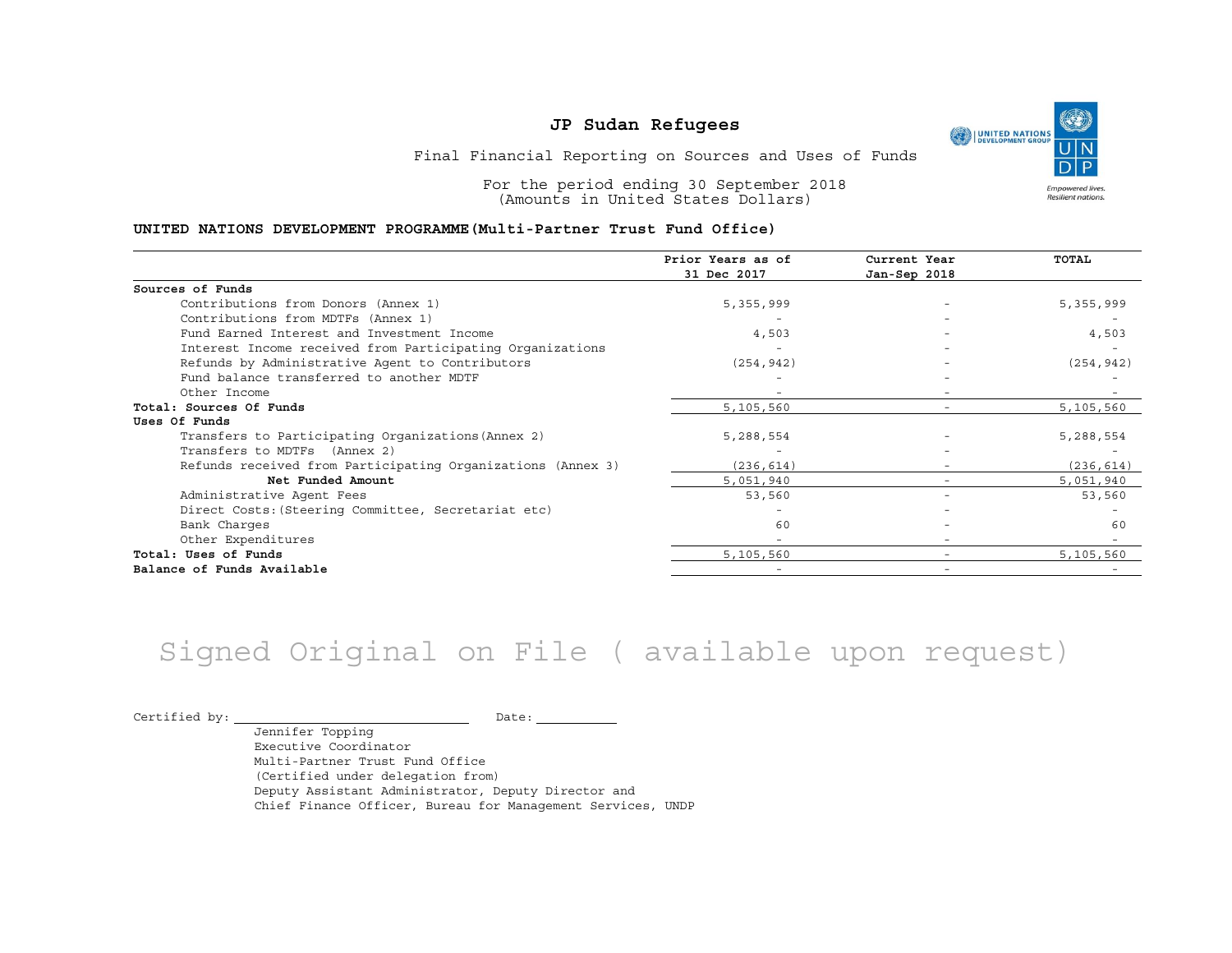

Final Financial Reporting on Sources and Uses of Funds

For the period ending 30 September 2018 (Amounts in United States Dollars)

#### **UNITED NATIONS DEVELOPMENT PROGRAMME(Multi-Partner Trust Fund Office)**

**Annex - 1: Contributions**

|                           | Prior Years as of | Current Year             | TOTAL     |
|---------------------------|-------------------|--------------------------|-----------|
|                           |                   |                          |           |
|                           | 31 Dec 2017       | Jan-Sep 2018             |           |
| From Contributors         |                   |                          |           |
| GOVERNMENT OF NETHERLANDS | 3,571,400         | $\overline{\phantom{0}}$ | 3,571,400 |
| GOVERNMENT OF NORWAY      | 1,784,599         | $\overline{\phantom{0}}$ | 1,784,599 |
| Total: Contributions      | 5,355,999         | $-$                      | 5,355,999 |

## Signed Original on File ( available upon request)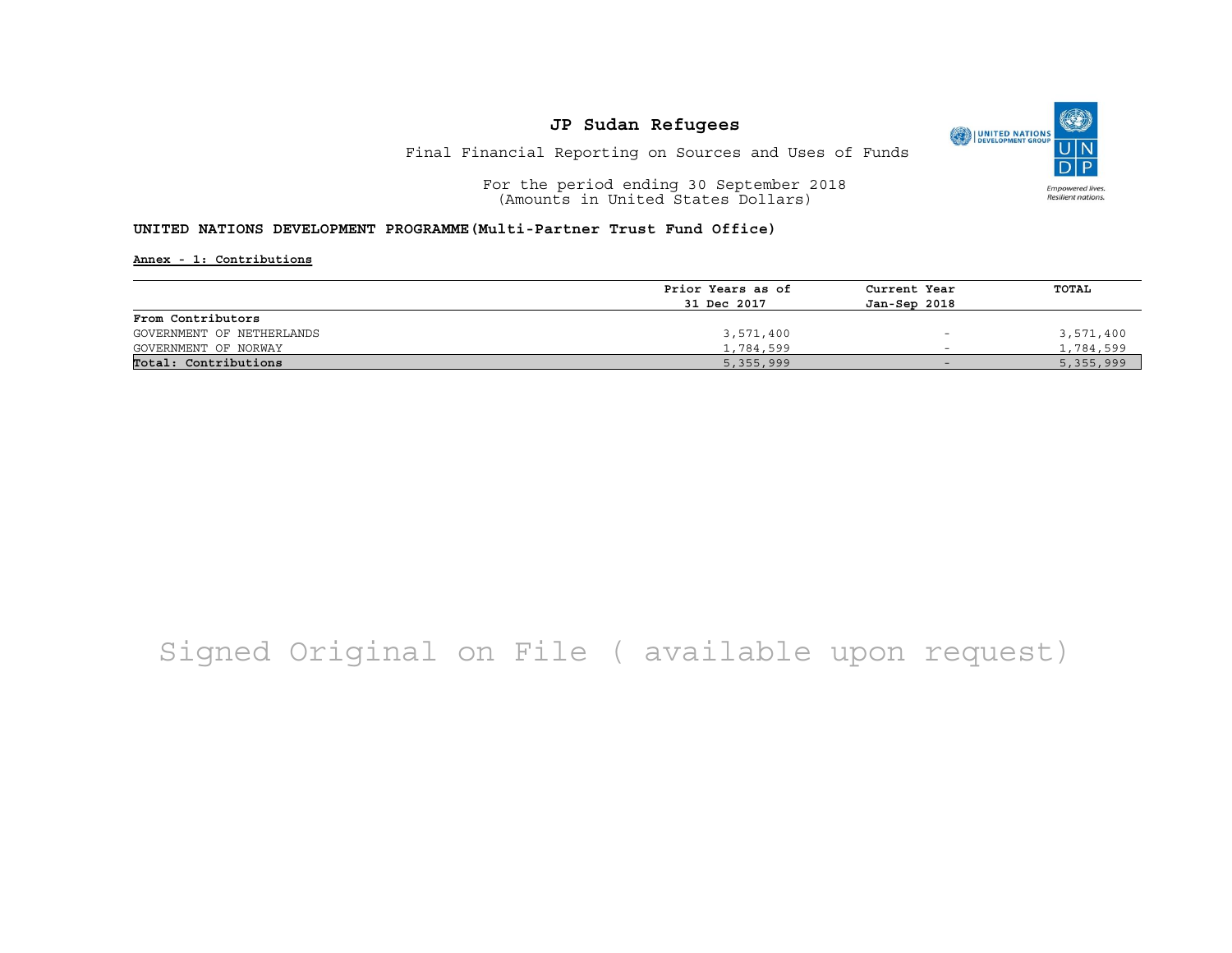

Final Financial Reporting on Sources and Uses of Funds

For the period ending 30 September 2018 (Amounts in United States Dollars)

#### **UNITED NATIONS DEVELOPMENT PROGRAMME(Multi-Partner Trust Fund Office)**

**Annex - 2: Transfers**

|                                | Prior Years as of | Current Year | TOTAL     |
|--------------------------------|-------------------|--------------|-----------|
|                                | 31 Dec 2017       | Jan-Sep 2018 |           |
| To Participating Organizations |                   |              |           |
| UNDP                           | 3,723,935         |              | 3,723,935 |
| UNHCR                          | 1,564,619         |              | 1,564,619 |
|                                |                   |              |           |
| Total Transfers                | 5,288,554         | $-$          | 5,288,554 |

## Signed Original on File ( available upon request)